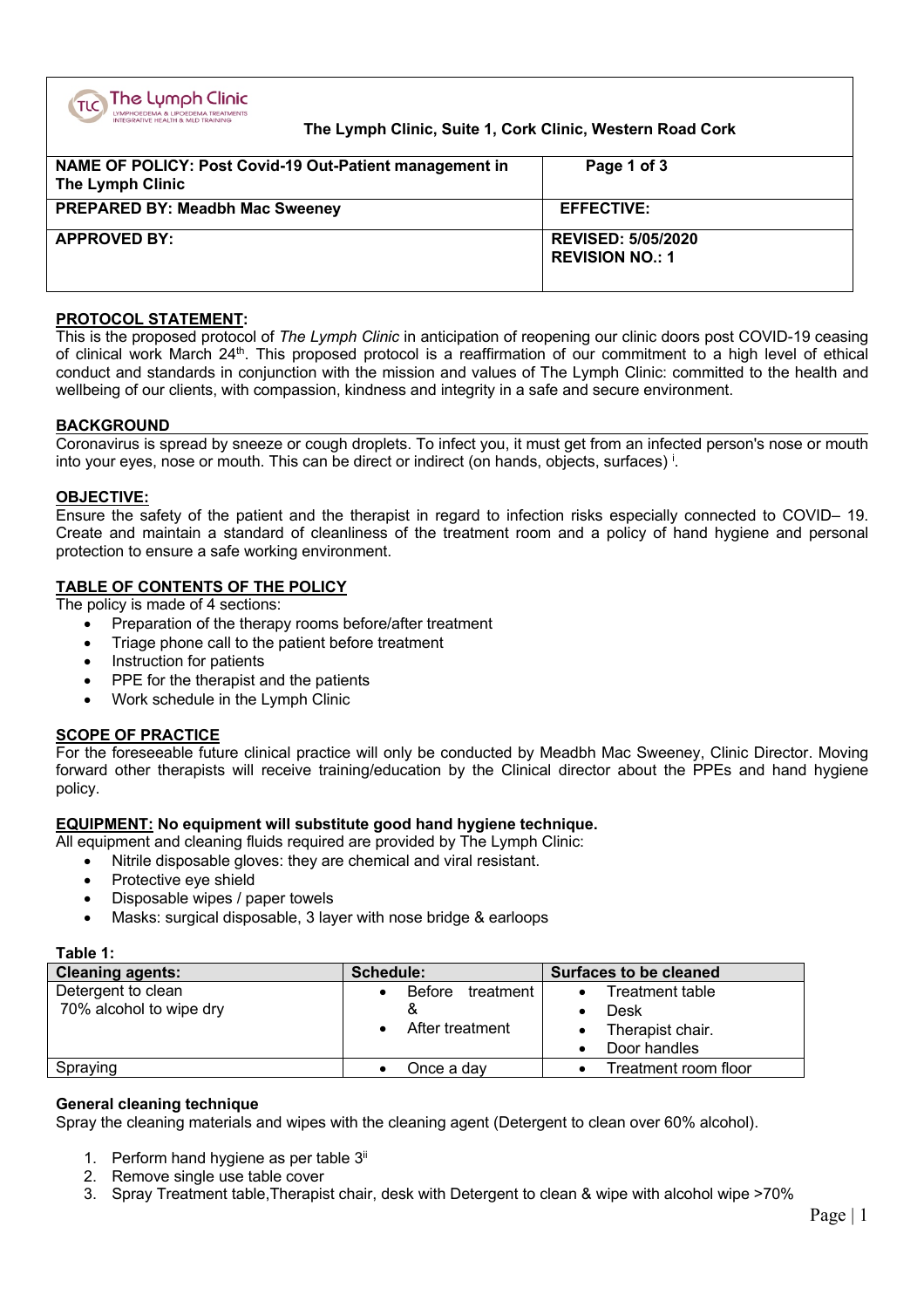4. All surfaces, to be cleaned using the following technique/sequence:

Wipe each surface using a sweeping motion in the direction appropriate to what is being cleaned i.e. Treatment table. Lift the wipe off the surface at end of single movement and start next section such that there is overlap in each sweep. Always work from the top the treatment table forward surface downwards.

- 5. Once the cleaning is complete, dispose of wipes in the waste bin.
- 6. Replace single use table cover.
- 7. Procedure for Glove Change: Disposable gloves are changed at the end of the cleaning session or if they tear during the cleaning session.
- 8. Perform hand hygiene as per table 3

(Eye protection goggles/visor, gloves, mask to be worn always during cleaning

### **Triage Phone Call**

Every morning the therapist looking after the patient on that day, will contact them with the express aim of triaging prior to the patient attending *The Lymph Clinic*. Informed consent as to the potential risk of viral transmission while attending the clinic will be highlighted and in order to proceed with the treatment, the patient need to have answered NO to the triage questions:

#### **Table 2:**

|            |                                                                                                                           | <b>Yes</b> | <b>No</b> | <b>Action</b> |
|------------|---------------------------------------------------------------------------------------------------------------------------|------------|-----------|---------------|
|            | A: Symptoms (within last 14 days)                                                                                         |            |           |               |
| ⋗          | Fever / Chills / Sweating                                                                                                 |            |           |               |
| ➤          | New shortness of breath                                                                                                   |            |           |               |
| ➤          | New / worsening cough                                                                                                     |            |           |               |
| ≻          | Sore throat                                                                                                               |            |           |               |
| ➤          | Malaise / Aches                                                                                                           |            |           |               |
| ➤          | Vomiting / Diarrhoea                                                                                                      |            |           |               |
|            | Loss of taste or smell                                                                                                    |            |           |               |
|            | B: Exposure (within last 14 days)                                                                                         |            |           |               |
| ⋗          | Recent travel                                                                                                             |            |           |               |
| ⋗          | Have you been in contact with a confirmed or presumed<br>positive Covid-19 case                                           |            |           |               |
| ≻          | Have you been in contact with a person who is self isolating<br>because they have symptoms of Covid-19 and is awaiting to |            |           |               |
|            | be tested or awaiting results of a Covid-19 test                                                                          |            |           |               |
|            | Have you stayed overnight in residential care                                                                             |            |           |               |
|            | C: Are you a Healthcare Worker (HCW)                                                                                      |            |           |               |
|            | le has there been a recent outbreak in their workplace                                                                    |            |           |               |
| Signature: |                                                                                                                           |            |           |               |

A patient signed triage form as per Table 2 will be added to all patient notes.

#### **Instructions for the patients**

Patient will be advised to:

- 1. Arrive on time to insure immediate entry to the Lymph Clinic
- 2. Communicate arrival to clinic manager via sliding window therefore entrance into main reception not necessary.
- 3. Enter the Cork Clinic unaccompanied, when advised by clinic manager by phone, driver will be advised to wait in the car park.
- 4. Wear a mask and to exercise hand hygiene before entering the room, and after treatment.
- 5. Ensure minimum conversation for duration of treatment.

# **Table 3:**

| How to wash your hands with soap and water using AYLIFFE TECHNIQUE |                                                                             |  |  |  |  |
|--------------------------------------------------------------------|-----------------------------------------------------------------------------|--|--|--|--|
|                                                                    | Wet your hands with warm water and apply soap.                              |  |  |  |  |
| 2.                                                                 | Rub your hands together until the soap forms a lather.                      |  |  |  |  |
| 3.                                                                 | Rub the top of your hands, between your fingers and under your fingernails. |  |  |  |  |
| 4.                                                                 | Do this for about 20 seconds                                                |  |  |  |  |
| 5.                                                                 | Rinse your hands under running water.                                       |  |  |  |  |
| 6.                                                                 | Dry your hands with a disposable paper towel.                               |  |  |  |  |
|                                                                    |                                                                             |  |  |  |  |